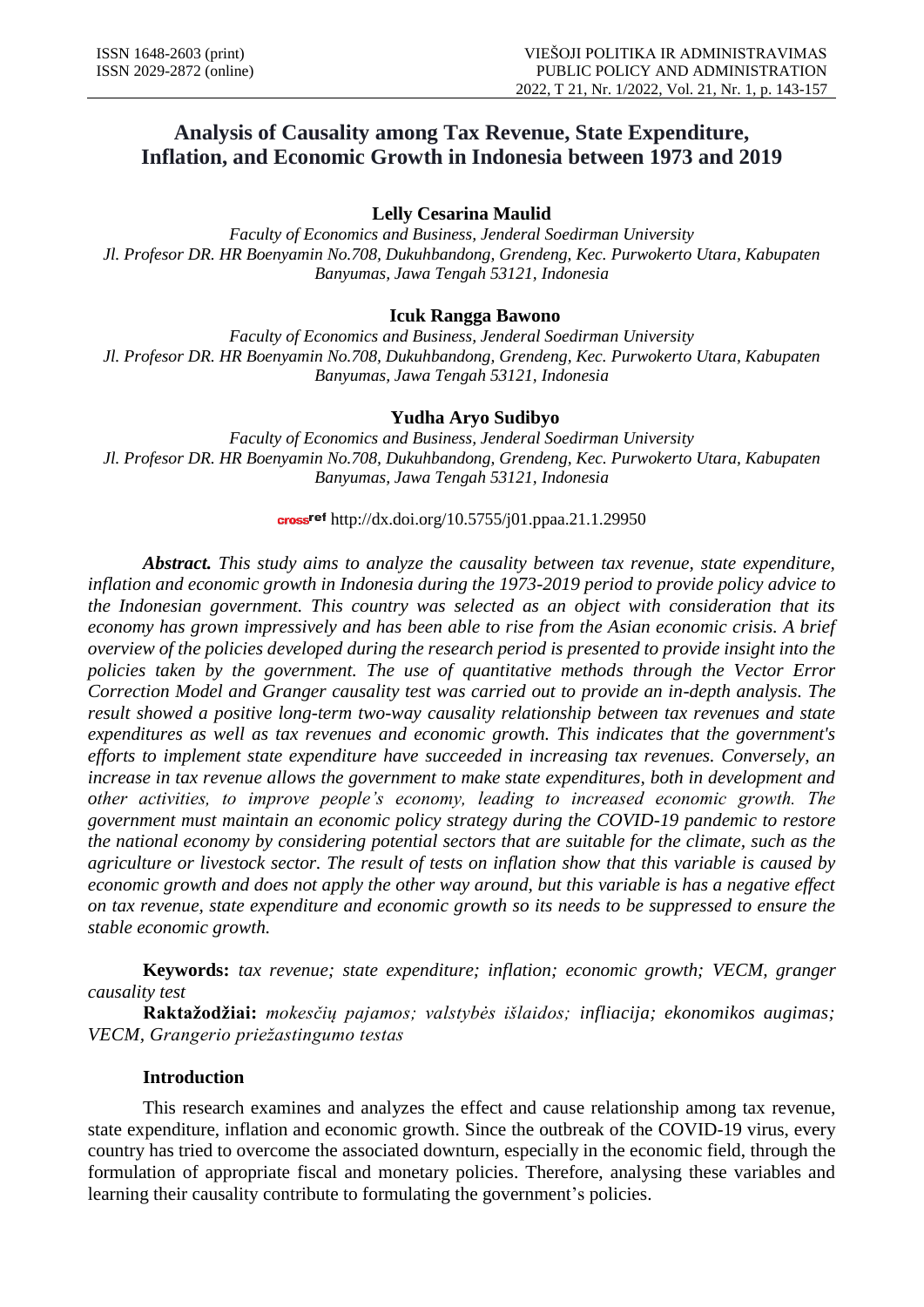Considerable research has been conducted to assess the causal relationship among tax revenue, state expenditure, inflation and economic growth. However, mixed results have been generated and a gap for further analysis exists. Gurdal, Aydin, and Inal (2020) stated that research carried out in Japan, France, the United States, Britain, Germany, Canada and Italy indicated that public spending directed at production and capital infrastructure promotes economic growth. Furthermore, Irandoust (2019) reported that the government's efforts to increase spending efficiency to promote economic growth in low-income countries in Sub-Saharan Africa are not working adequately. GDP in Romania increases, which probably means that government spending and income move in a positive direction; therefore, there is a bidirectional causality between the government's income and expenditure (Roşoiu 2015). According to Ndubuisi, Ezeokwelume, and Maduka (2020), Nigeria, as a developing country, is easily affected by the global recession; therefore, to increase economic growth, it is necessary to cut unemployment by creating more avenues for jobs.

The variables in several preliminary research studies were used in Indonesia's economy as a member of the G-20, with its purchasing power parity ranked tenth in the world. The country's economy grew impressively and rose from the Asian economic crisis in the late 1990s. Its ability to decrease the poverty rate to below 10% over the past twenty years is a strong justification for selecting Indonesia as the research object. As a diverse archipelago nation with more than 300 ethnic groups and the world's fourth most populous nation (The World Bank 2021), its selection is expected to contribute to the scientific knowledge of developing countries. This quantitative research does not only examine the causal relationship through the Granger causality test, but it also performs a hypothesis to examine the direction of the relationship of each variable through the VECM. Furthermore, it aims to deeply explore the effect of the variables as mentioned above was not highlighted in the previous research carried out using the Granger causality test.

#### **Literature review**

Figure 1a shows that taxation in Indonesia has increased since 1994 with the beginning of the second tax reform. It included improving tax regulations related to General Provisions and Tax Procedures, Income Tax, Value Added Tax on Luxury Goods as well as Land and Building Taxes. The third reform was marked by the issuance of tax law in 1997, which regulates the Tax Dispute Settlement Agency, Local Taxes and Retributions, Collection with Distress Warrant, Non-Tax State Revenues and Duty on the Acquisition of Land and Building Right. According to Wijayanti and Budi (2010), its effectiveness has more than one elasticity value of VAT (Value Added Tax) and Income Tax to GDP. Subsequent reforms were issued in 2000 and 2007. The fourth reform is an amendment to the existing tax law as an adjustment to social and economic developments in Indonesia. The fifth reform is an amendment to the General Provisions and Tax Procedures and Income Tax provisions (Isroah, 2013). Wijayanti and Budi (2010) stated that the tax reform has a practical impact on excise revenue.

State expenditure is highly dependent on tax revenues (Asahdi, Hamzah and Musnadi 2015; Ndubuisi, Ezeokwelume and Maduka, 2020). This is indicated in an increase in Figure 1b during the economic crisis in 1998. The increase was caused by the government's policies to tackle inflation by raising and decreasing development and routine expenditures by 22.4% and 2%, respectively (Kementerian Keuangan Republik Indonesia, 1998). In 2002, state expenditure decreased due to fiscal policy intensification and tax extensification. In 2001, the economic pressure due to the depreciation of the rupiah, rising inflation, soaring interest rates, unstable political conditions and weakening global economic developments impacted the adjustment of the government's fiscal policy (Kementerian Keuangan Republik Indonesia, 2001). State expenditure significantly increased from 2003 to 2008. However, in 2009 there was a decline caused by the government's policy to reduce subsidies for fuel oil and electricity as a form of adjustment to the financial condition of the country affected by the global crisis (Kementerian Keuangan Republik Indonesia, 2009). From 2010 to 2019, the curve continued to move vertically, indicating an increase in state expenditure.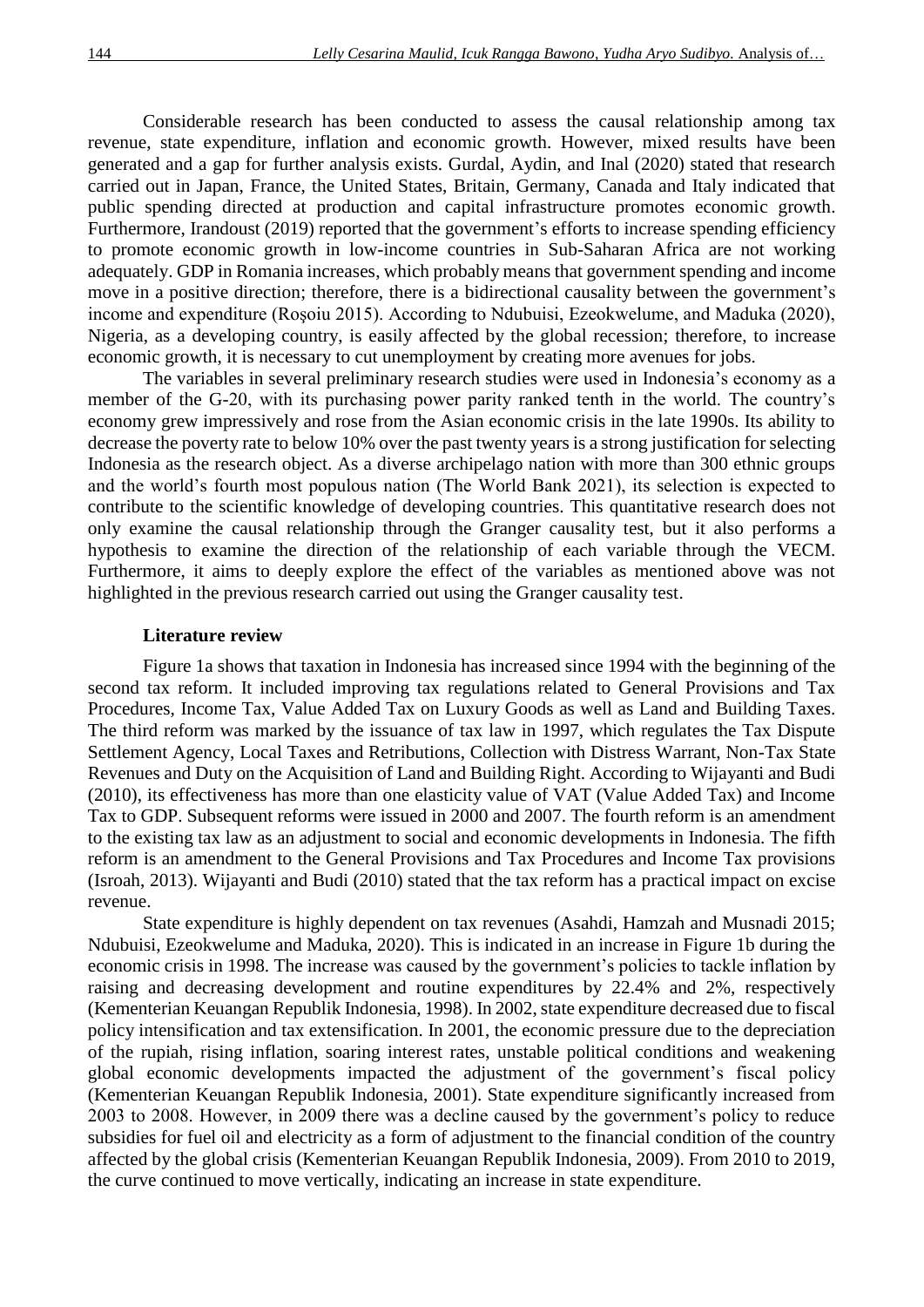

*Figure 1. Fiscal and Monetary Policy in Indonesia Source: Ministry of Finance Indonesia (1973-2019), Bank Indonesia (1973-2019), Statistics Indonesia (1973-2019).*

From 1973 to 1974, the increase in Indonesia's inflation rate was caused by the skyrocketing of oil prices globally, which was then stabilized by the government through a selective credit policy, as shown in Figure 1c (Astiyah 2010). Inflation also experienced a spike in 1979 and 1980, allegedly due to the increase in the money supply. According to a World Bank report, the growth in the money supply in Indonesia from 1980 to 1982 was relatively high compared to other ASEAN countries (Atmadja, 1999). In 1983, the government issued a deregulation policy in indirect monetary control and freed banks to determine their interest rates to suppress inflation (Astiyah, 2010). This caused inflation to be relatively stable until 1997 before it uncontrollably spiked in 1998 due to the Asian financial crisis and caused the rupiah to depreciate against foreign currencies and the US dollar (Syaiful Maqrobi, 2011). Furthermore, the rate of importing commodities skyrocketed, followed by rising foreign debt, prompting the government to issue monetary policy by raising interest rates to attract investors to deposit foreign currencies in Indonesia (Atmadja, 1999). The inflation rate in the following year was controlled by the government and reduced to 2%. However, in 2004 it became volatile but under control, while in 2005 it rose to double digits due to the increase in fuel oil (BBM). This was followed by a significant rise in 2008 due to the same policy (Astiyah, 2010). Meanwhile, from 2009 to 2019, inflation was relatively stable.

Figure 1d shows that in 1998, Indonesia's economic growth remained on a positive path despite the Asian monetary crisis. A powerful strategy to overcome this economic instability is to combine fiscal and monetary policies (Kementerian Keuangan Republik Indonesia, 1998). In 2002, the economic growth decreased due to the disruption of the economies of developed countries after the attack on the World Trade Center in 2001 (Syaiful Maqrobi, 2011). The Indonesian economy continued to increase from 2003 to the third quarter of 2008 and in the fourth quarter, it declined due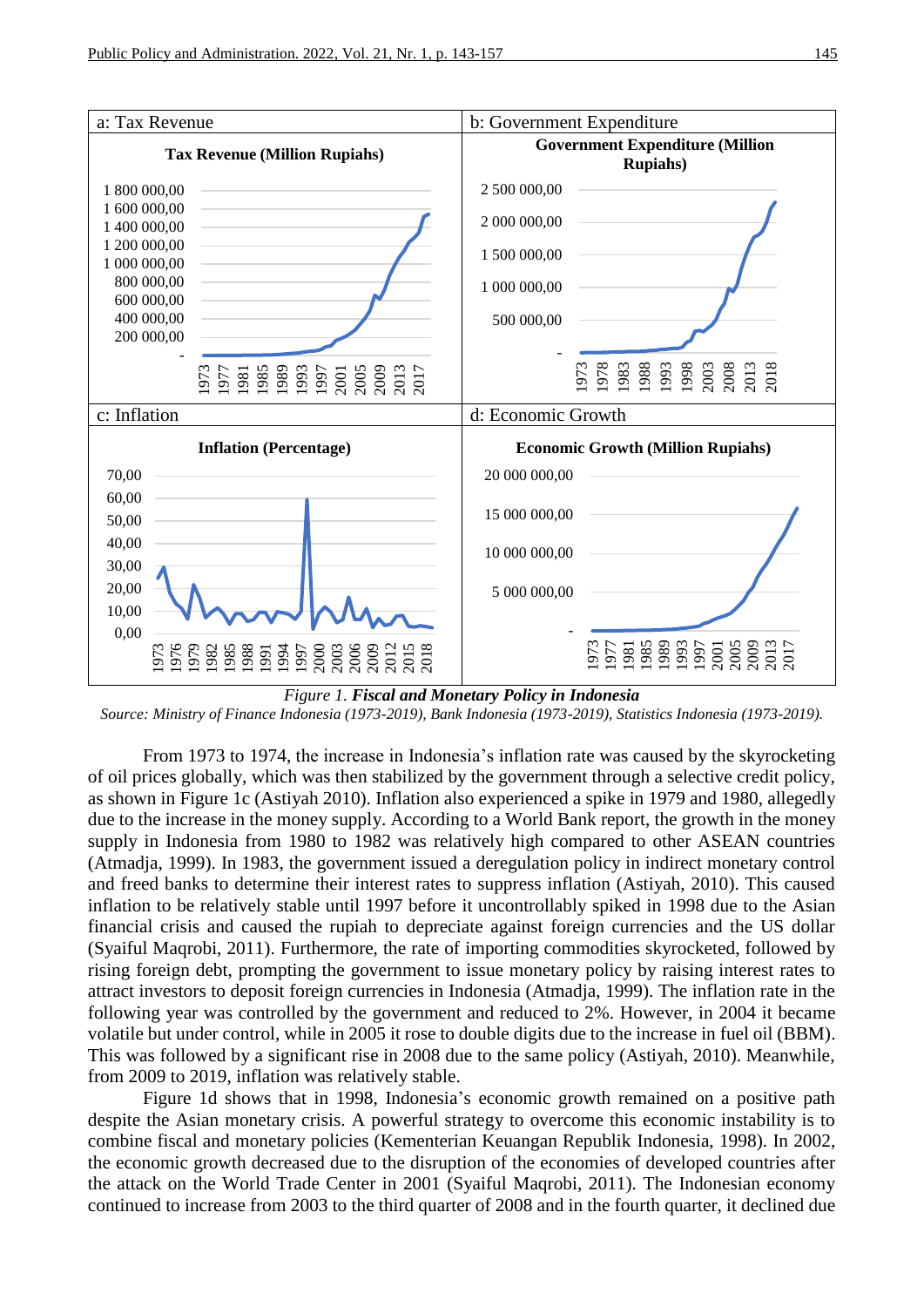to the global crisis (Kementerian Keuangan Republik Indonesia, 2009). Meanwhile, from 2009 to 2019, the economic growth graph consistently increased.

## *Tax Revenue and State Expenditure*

Tax revenue has a positive impact on government spending in accordance with the Theory of Tax Expenditures proposed by Buchanan, Wagner and Friedman (YEAR). Abdulrasheed (2017) stated that increased tax revenue allows the government to raise spending and finance development due to the availability of funds. Previous research shows that tax revenue influences government spending both in the short and long term (Mohanty & Mishra, 2017). Furthermore, Ndubuisi, Ezeokwelume and Maduka (2020) stated that excise and VAT have a positive and significant impact on Nigerian government spending. Therefore, the hypothesis is as follows:

*H1*: Tax revenue has a positive effect on state expenditure.

Based on the Tax Expenditure Hypothesis formulated by Peacock and Wiseman (1979), government spending during an economic crisis can increase the amount of permanent income (Mohanty & Mishra, 2017). Therefore, the future benefits of government investment are expected to increase tax revenue. Government spending affects government revenue in the long-term in Nigeria (Abdulrasheed 2017) and affects tax revenue in Indonesia (Kurniawan, Sari, and Irmawati 2020). Therefore, the hypothesis is as follows:

*H2*: State expenditure positively affects tax revenue.

The fiscal synchronization theory proposed by Musgrave (1966) reported that tax revenue is assumed to have a two-way causality in terms of state spending because the government makes decisions related to these two components simultaneously (Mohanty & Mishra, 2017). The government is the economic policymaker of a country; therefore, every decision has an interrelated impact on tax revenue. According to Pantamee, Yola and Mas'ud (2020), the higher the government spending, the greater the tax revenue obtained. There is a two-way causal correlation between tax revenue and government spending (Maknun 1995; Thanh and Lien 2017). Therefore, the hypothesis is as follows:

*H3*: Tax revenue and government expenditure show a two-way causality.

# *Tax Revenue and Economic Growth*

The relationship between tax revenue and economic growth is described in the Endogenous Growth Theory. As the formulators of the theory, Romer & Romer (2014) stated that tax revenue activities have a significant influence on economic development. The findings of Roşoiu (2015) indicate that tax revenue affects GDP. The research by Thanh & Lien (2017) on 82 developed and developing countries indicate that tax revenue always positively influences economic growth. Therefore, the hypothesis is as follows:

*H4*: Tax revenue has a positive effect on economic growth.

Keynes's General Theory (1936) explains the relationship between economic growth and tax revenue through five main views, namely, the rejection of loan interest rates, future uncertainty, liquidity preference theory, determinants of real wages and rejection of the price system (Palley, 2017). Economic growth has increased the real impact of imposing taxes (Wijayanti, 2015). Several preliminary research studies conclude that economic growth positively affects tax revenue (Gunawan and Sukartha 2016; Muttaqin and Halim 2020). Therefore, the hypothesis is as follows:

*H5*: Economic growth has a positive effect on tax revenue.

The two-way causality between the components of tax revenue and economic growth supports Keynes's and Romer and Romer's theories. Tax is a crucial component of a country's fiscal policy; therefore, its existence affects economic development (Chigbu et al., 2012). According to Wullur, Koleangan and Niode (2019), economic growth stimulates an increase in the income of a region. Agunbiade and Idebi (2020) found a two-way causality relationship between corporate taxes and economic growth in Nigeria. Therefore, the hypothesis is as follows:

*H6*: Tax revenue and economic growth show a two-way causality.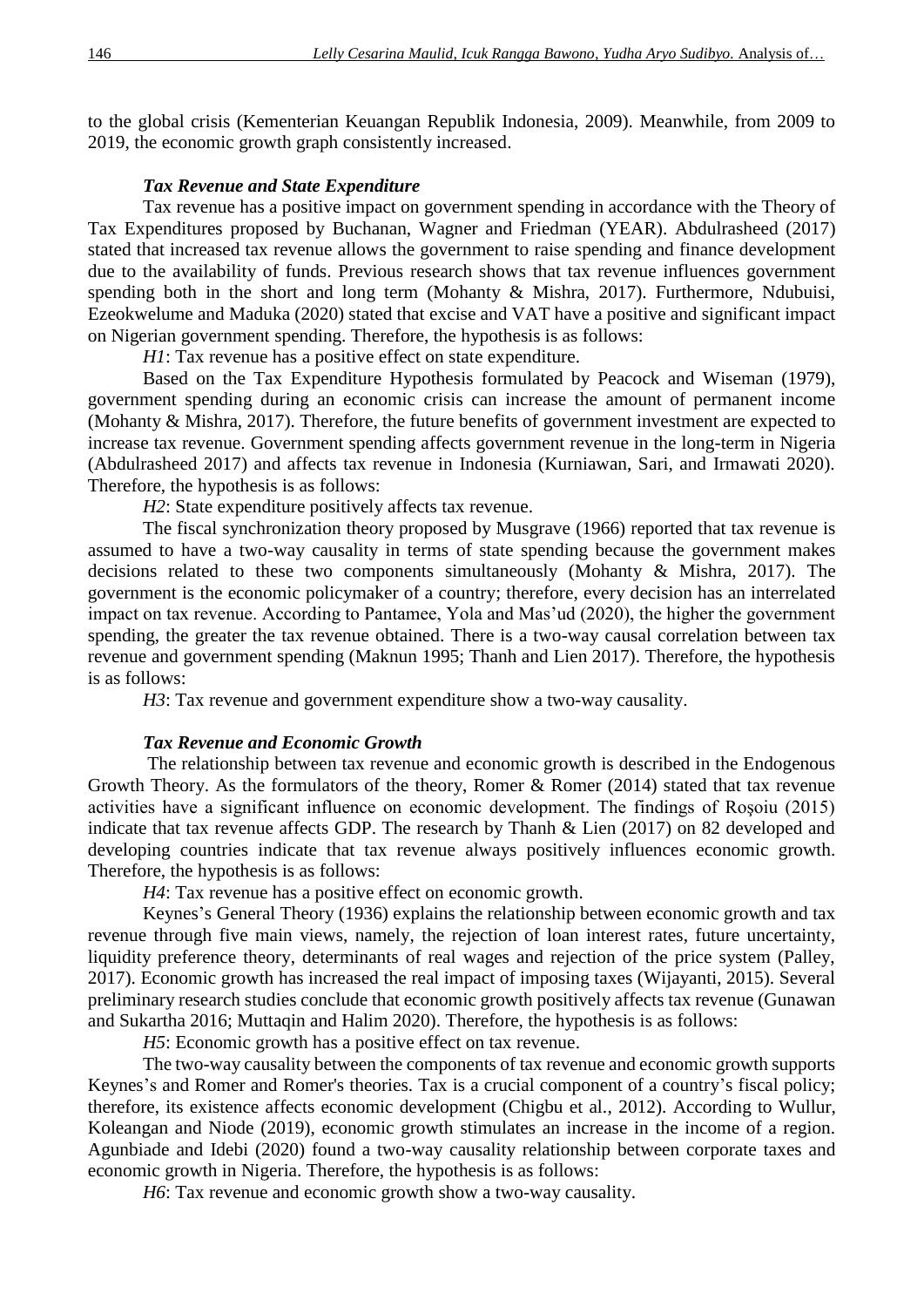#### *State Expenditure and Economic Growth*

The essence of the General Theory formulated by Keynes is that government spending positively impacts economic growth. Government spending is considered effective to promote economic growth when financial resources are maintained and not controlled by the private sector (Kimaro, Keong and Sea, 2017). Previous research proved that government spending drives economic growth (Galal and Mostafa, 2021; Mandala, 2020; Roşoiu, 2015). Maulid et al. (2021) showed the existence of a significant positive effect caused by personnel and goods expenditure on economic growth. Therefore, the hypothesis is as follows:

*H7*: State expenditure positively affects economic growth.

Economic growth significantly influences government spending according to Wagner's Law, which was formulated in 1883 (Sukartini & Saleh, 2012). The increase in the size of the government's economy is in line with the rise in its per capita income. According to Gurdal, Aydin and Inal (2020), a country with a large economy requires massive expenditure financing. Sukartini and Saleh (2012) stated that an increase in people's per capita income promotes government spending. Irandoust's (2019) research on OECD countries proved that economic growth drives government spending. Therefore, the hypothesis is as follows:

*H8*: Economic growth positively affects state expenditure.

Several research studies examined the two-way causality relationship between government spending and economic growth using Wagner's Law and Keynes's Theory (Irandoust, 2019; Solikin, 2018). A two-way causality relationship between government spending and economic growth was proven by Gurdal et al. (2020) and Babajide et al. (2020). Therefore, the hypothesis is as follows:

*H9*: State expenditure and economic growth show a two-way causality.

#### *Inflation and Tax Revenue*

Based on the General Theory proposed by Keynes, inflation significantly declines economic growth due to a decrease in income. According to Triastuti and Pratomo (2016), an increase in inflation reduces tax revenue, which means that there is an inverse relationship between both parties. This is also in line with Faridyan's (2019) findings, which stated that inflation has a significant negative impact on VAT in Indonesia. Therefore, the hypothesis is as follows:

*H10*: Inflation has a negative effect on tax revenue.

The relationship between tax revenue and inflation can be explained through Keynes's Theory, which states that fiscal policy affects inflation. Government policies regulating state spending and tax revenue impact shifting total demand and price balances, thereby driving changes in the prices of goods and services (Maski, 2012). Therefore, inflation can be overcome in the short term through monetary policy, while fiscal policy arrangements, such as tax revenue and government spending, are urgently needed (Opriyanti, 2017). Previous research indicated that tax revenue has a positive and significant impact on inflation in Indonesia (Surjaningsih et al., 2012). Therefore, the hypothesis is as follows:

*H11*: Tax revenue positively affects inflation.

Keynes's theory describes the relationship between inflation and tax revenue without explaining the two-way causality relationship. Inflation has a widespread impact on industrialized and developing countries, such as a decrease in national income, which triggers a reduction in tax revenue. According to Tanzi (1977), inflation is triggered by an increase in national income due to an elastic tax system and the government's delay in collecting taxes. Maulia et al. (2018) stated that income tax and VAT have a short-term effect on the inflation rate. Wang & Han (2018) reported that government taxation promotes inflation, which does not increase tax. Therefore, the hypothesis is as follows:

*H12*: Inflation and tax revenue have a two-way causality.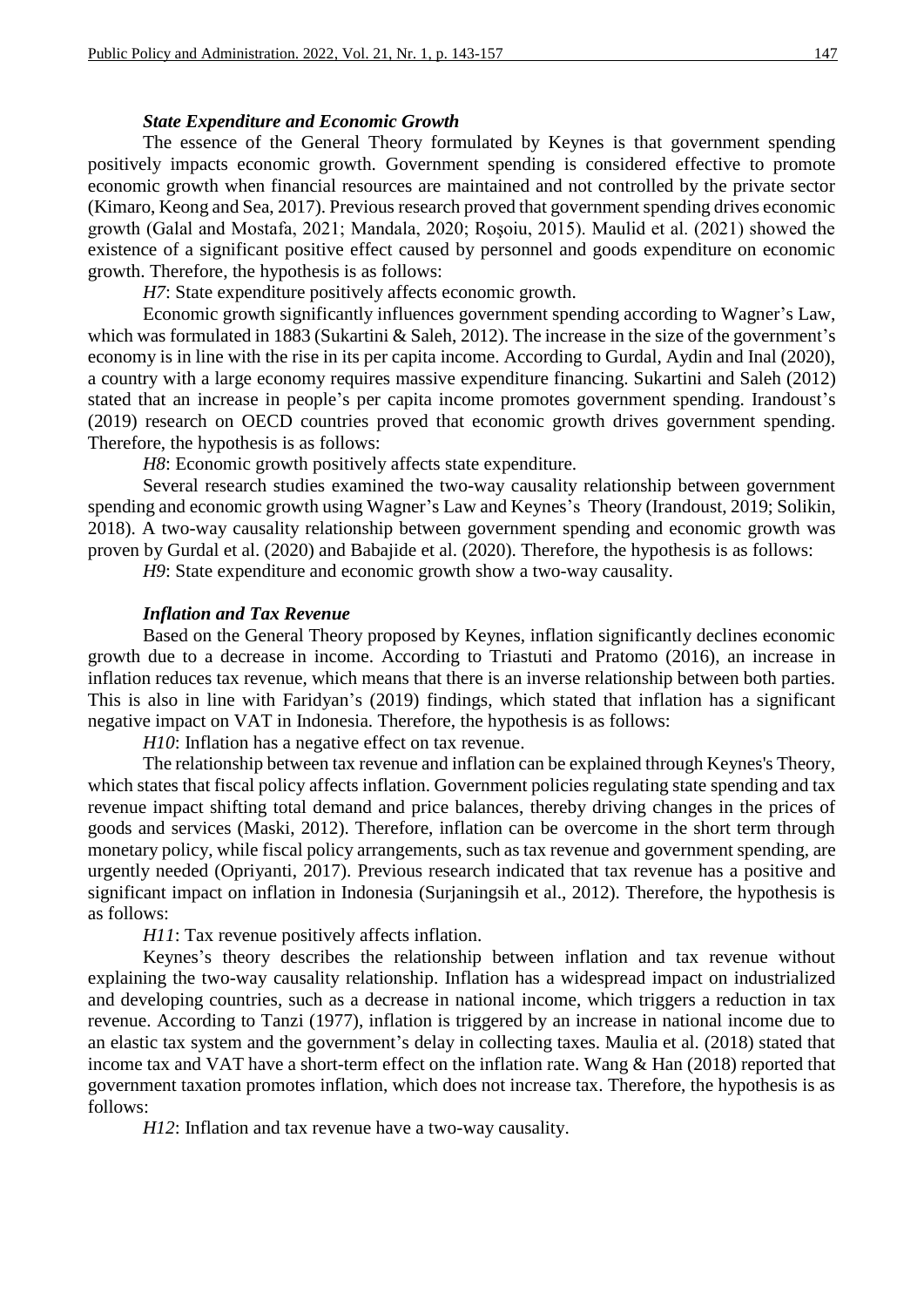# *Inflation and State Expenditure*

One type of elaboration of Keynes's concept is that inflation affects government spending. Chowdhury (2002) stated that high inflation negatively affects economic growth. This condition prompted the government to intervene in policies to reduce inflation, such as decreasing government spending. This opinion is supported by Asahdi et al. (2015) and Salim (2019). Therefore, the hypothesis is as follows:

*H13*: Inflation has a negative effect on state expenditure.

George-Anokwuru and Ekpenyong (2020) stated that supporters of Keynes's theory assume that spending is a macroeconomic stabilizer. Meanwhile, government intervention in increasing state spending triggers inflation, which leads to a rise in prices of goods and services. This is in accordance with Bashir et al. (2011), Maski (2012) and AL-Mutairi, Al-Abduljader and Naser (2020). Therefore, the hypothesis is as follows:

*H14*: State expenditure has a positive effect on inflation.

Inflation affects public spending decisions, which exacerbates inflationary pressures, as Keynes's theory suggests (Dada 2018). Furthermore, an increase in government spending significantly impacts aggregate demand, thereby leading to a rise in the prices of goods and services. This inflationary condition can be re-suppressed, supposing the government controls its spending. Previous research proved a two-way causal relationship between inflation and government spending (Ezirim, Muoghalu and Elike 2008; Starr et al. 1984; Magazzino 2011; Amuka, Ezeoke and Asogwa 2016). Therefore, the hypothesis is as follows:

*H15*: Inflation and state expenditure have a two-way causality.

#### *Inflation and Economic Growth*

The relationship between inflation and economic growth is inseparable from Keynes's theory. Inflation is one of the government's monetary policies to influence the country's economic conditions. Kennedy (2018) stated that government intervention in raising the price of goods and services has a significant decline in economic conditions. Van Dinh (2020) also supported Keynes's theory by stating that the relationship between inflation and economic growth is not linear. The negative relationship between inflation and economic growth has been proven in previous research (Barro 2013; Islamiah 2015; Mandala 2020; Sujianto and Azmi 2020; Ahmmed et al. 2020). Therefore, the hypothesis is as follows:

*H16*: Inflation has a negative effect on economic growth.

The Quantity Theory (Astiyah, 2010) explains the effect of economic growth on inflation. Economists that agree with Fisher stated that the velocity of the money supply is in line with people's real income. Economic size is a reflection of growth, which has an impact on an increase in longterm demand (Haryati et al., 2014). According to Fisher (1930) and preliminary research, the increase in demand which exceeds production capacity causes inflation (Bashir et al. 2011; AL-Mutairi, Al-Abduljader and Naser 2020; Ahmmed et al. 2020). Therefore, the hypothesis is as follows:

*H17*: Economic growth has a positive effect on inflation.

The bidirectional causality between inflation and economic growth supports Keynes's and Fisher's Theories. Low inflation encourages economic growth, which triggers inflation due to the increase in aggregate demand of the community (Maqrobi, 2011). Furthermore, the conclusions of previous research provide support for a two-way causality between inflation and economic growth (Bashir et al., 2011; Maknun, 1995; Sriyalatha and Torii, 2019). Therefore, the hypothesis is as follows:

*H18*: Inflation and economic growth have a two-way causality.

## **Methodology**

This is a quantitative study aimed to determine the tax revenue, state expenditure, inflation, and economic growth in Indonesia from 1973 to 2019. Data on tax revenue, state expenditure, and GRDP were obtained from the websites of the Ministry of Finance, Bank Indonesia and the Central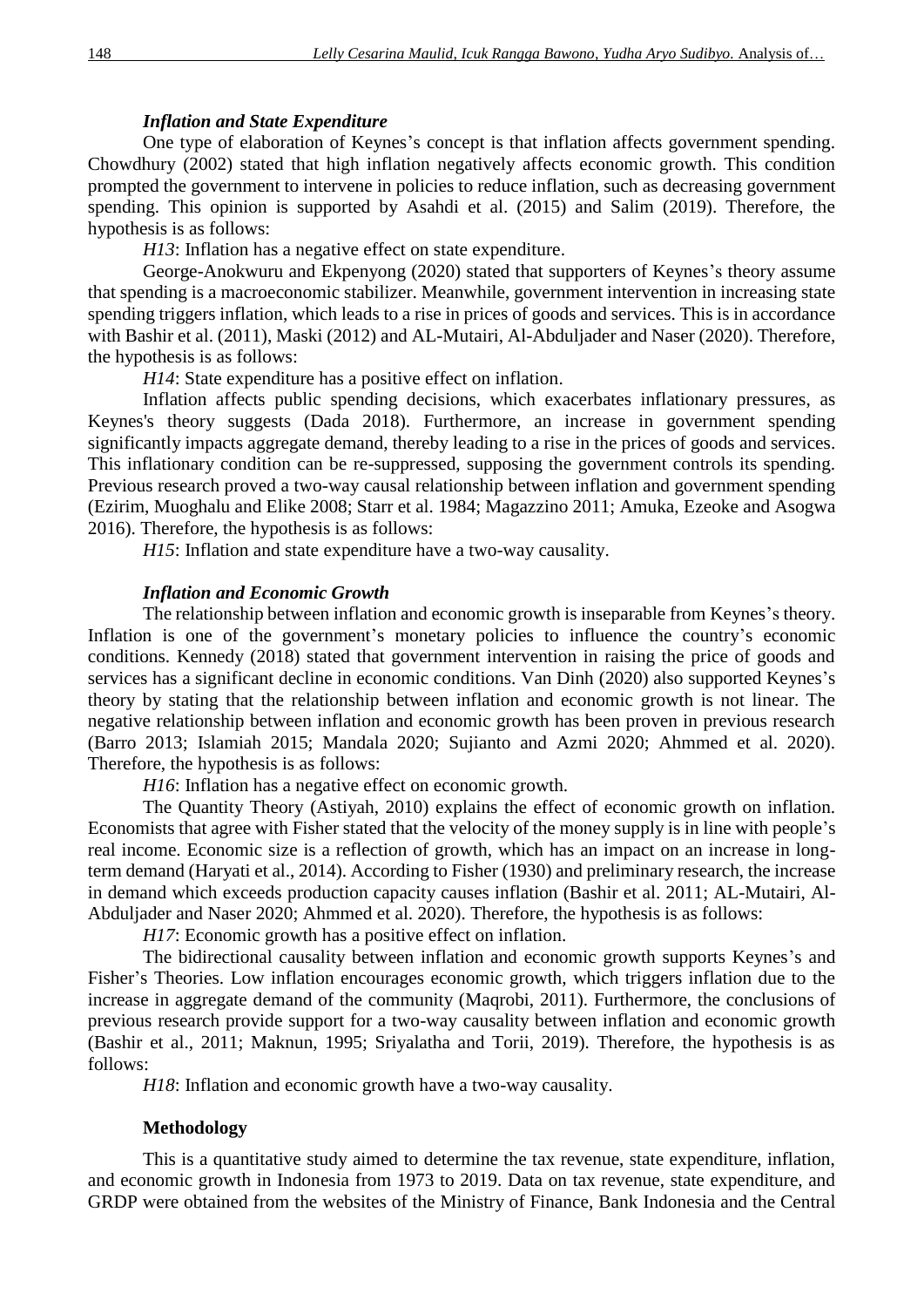Statistics Agency, transformed in the form of natural logarithms and processed using multivariate analysis.

The VECM model is presented in formula as follows:

$$
\Delta Yt = \pi Y_{t-1} + \sum_{l=1} \Delta r i Y_{t-1} + \varepsilon_t \tag{1}
$$

Where:  $\Delta$  – operating differencing;  $Y_{t-1}$  – vector of endogenous variables with the 1st lag of size nx1;  $\epsilon t$  – residual vector of size nx1;  $\pi$  – integration coefficient matrix; ir – matrix of size(nxn) 1st endogenous coefficient.

The Granger causality test was conducted to determine whether the condition of a variable in the past affects the present ones. The testing method consists of comparing the value of the F-statistics with the F table. The statistical F-value, which is higher than the F-table indicates, represents the presence of a causality between variables.

#### **Results and discussion**

Determination of the significance of the relationship between variables in the short and long term is conducted by first determining the t-table equal to 1,974. The value that ranges from -1.974 to 1.974 is the area for rejection of the hypothesis. Table 7 shows the results of the VECM calculation between the variables of Tax Revenue, State Expenditure, Inflation, and GDP.

| гале 1. Long-гени кешионsиф бенчеси талез, Елренаците, працоп, ана GD1<br>VARIABLE |             | <b>COEFFICIENT</b> | <b>STD ERROR</b> | <b>T-STATISTIC</b> | <b>CONSTANT</b> | <b>DESCRIPTION</b> |
|------------------------------------------------------------------------------------|-------------|--------------------|------------------|--------------------|-----------------|--------------------|
| Endogenous                                                                         | Exogenous   |                    |                  |                    |                 |                    |
| Tax                                                                                | Expenditure | $-3,9136$          | 0,4882           | $-8,0149$          | 0,18701         | Significant        |
| Expenditure                                                                        | Tax         | $-0,2555$          | 0,0795           | $-3,2138$          | $-0.04778$      | Significant        |
| Tax                                                                                | <b>GDP</b>  | $-2,2026$          | 0,3081           | $-7,1477$          | 0,08386         | Significant        |
| <b>GDP</b>                                                                         | Tax         | $-0,4539$          | 0,1781           | $-2,5480$          | $-0.03807$      | Significant        |
| Expenditure                                                                        | <b>GDP</b>  | $-0,5628$          | 0,0520           | $-10,806$          | $-0,02139$      | Significant        |
| <b>GDP</b>                                                                         | Expenditure | $-1,7767$          | 0,1849           | $-9,6066$          | 0,03801         | Significant        |
| Inflation                                                                          | Tax         | 0,06932            | 0,0116           | 5,93534            | $-0.06426$      | Significant        |
| Tax                                                                                | Inflation   | 14,4242            | 4,1996           | 3,43460            | $-0.92703$      | Significant        |
| Inflation                                                                          | Expenditure | 0,27132            | 0,0399           | 6,78618            | $-0.064509$     | Significant        |
| Expenditure                                                                        | Inflation   | 3,68562            | 2,3406           | 1,57465            | $-0,2377$       | Insignificant      |
| Inflation                                                                          | <b>GDP</b>  | 0,15270            | 0,0222           | 6,87062            | $-0.05770$      | Significant        |
| <b>GDP</b>                                                                         | Inflation   | 6,54851            | 4,6204           | 1,41730            | $-0,37785$      | Insignificant      |

*Table 1. Long-Term Relationship between Taxes, Expenditure, Inflation, and GDP*

*Source: Processed Research Data (2021).*

$$
\Delta Expenditure = -0.18701 + 3.9136(\Delta Tax)_{it-1}
$$
 (2)

Equation 2 shows that an increase in tax revenue by 1% leads to a rise in state expenditure by 3.9136, which also proves the first hypothesis. These results align with Ndubuisi et al.'s (2020) and Nurzen's (2016) findings. Tax revenue is the main source of income for the Indonesian government because it is used to finance administrative activities and national development needs (Sudibyo and Bawono 2016). The increase in tax revenue allows the government to carry out state spending.

$$
\Delta Tax = 0.04778 + 0.2555(\Delta Expenditure)_{it-1}
$$
\n(3)

Equation 3 shows that an increase in state expenditure by 1% leads to a rise in tax revenue by 0.2555%, which proves the second hypothesis. These results are in accordance with Abdulrasheed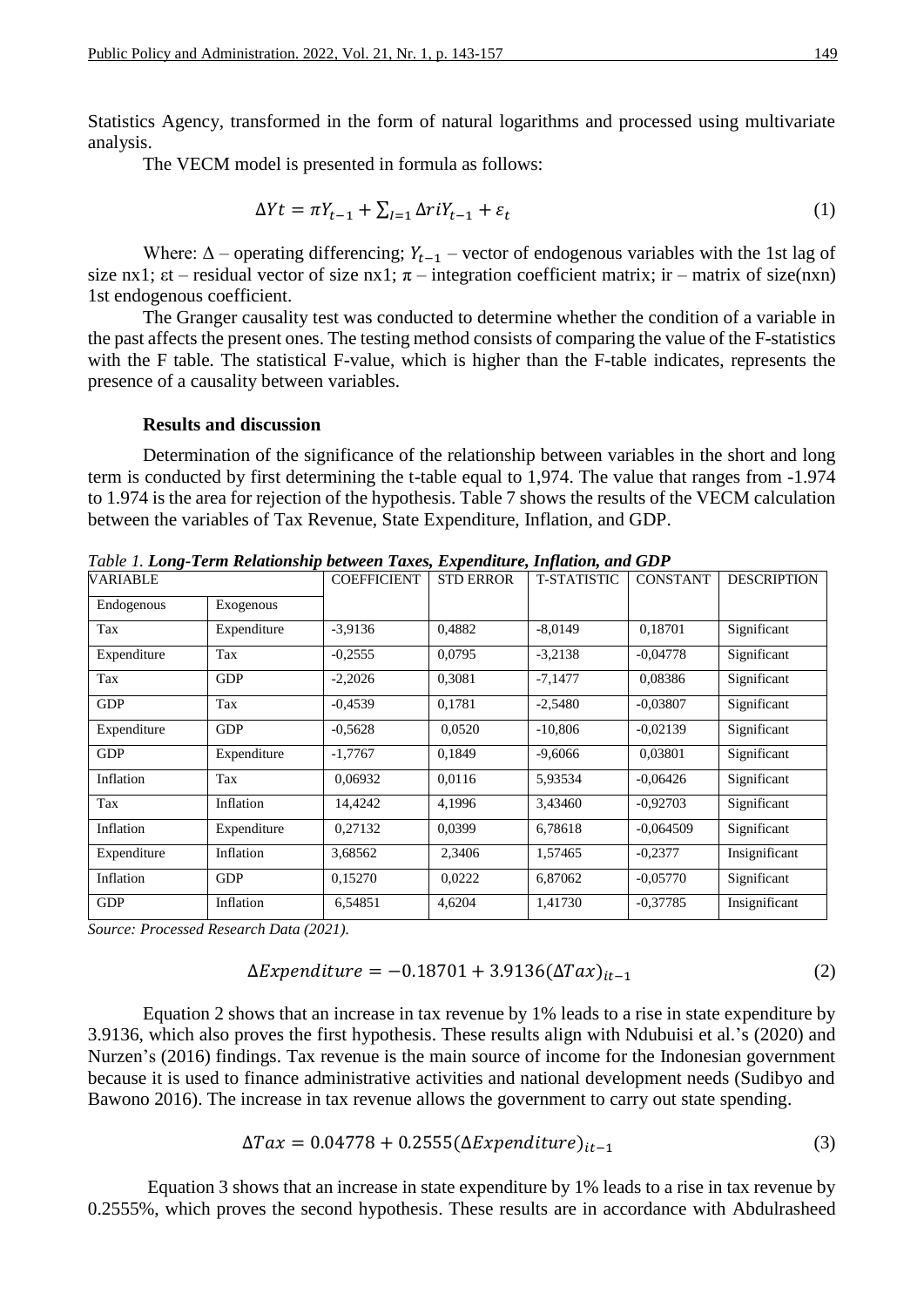(2017), Kithinji (2020), and Kurniawan et al. (2020), who state that government spending on goods, services and capital expenditures causes an increase in VAT and income tax for the private sector. The increase in personnel spending impacts the rise in the income tax imposed on State Civil Apparatus and VAT on goods and services.

$$
\Delta GDP = -0.08386 + 0.2026(\Delta Tax)_{it-1}
$$
\n(4)

Equation 4 shows that every 1% increase in tax revenue leads to a rise in economic growth by 0.2026%, which proves the fourth hypothesis is accepted in the long term. This is evidence of the government's positive performance as an agent towards its principals. The results are also in line with Takumah & Iyke (2017) and Thanh & Lien (2017).

$$
\Delta Tax = 0.03807 + 0.4539(\Delta GDP)_{it-1}
$$
\n(5)

Based on Equation 5, every 1% increase in economic growth leads to a rise in tax revenue by 0.4539%, proving the fifth hypothesis. This conclusion is in line with Faridyan (2019), Ranatarisza & Arrendamento (2019) and Triastuti & Pratomo (2016). This research also provides support for Keynes's theory.

$$
\Delta GDP = -0.02139 + 0.5628(\Delta Expenditure)_{it-1}
$$
 (6)

Equation 6 shows that every 1% increase in state expenditure leads to a rise in economic growth by 0.5628%. This is evidence of the acceptance of the 7th hypothesis. It is also in accordance with Galal & Mostafa (2021), Kimaro et al. (2017), Mandala (2020), and Roşoiu (2015). These results support Keynes's theory and evidence of the government's positive performance towards its principals.

$$
\Delta Expenditure = -0.03801 + 1.7767(\Delta GDP)_{it-1}
$$
\n(7)

Equation 7 shows that every 1% increase in economic growth leads to a rise in state spending by 1.7767%, which proves the acceptance of the 8th hypothesis. This is in line with the results of Abustan & Mahyuddin (2009), Irandoust (2019), and Sukartini & Saleh (2012) on the use of Wagner's Law in Indonesia. The increasing economic growth and the complex needs of the community promote the government to make state expenditure to serve the interests of the community.

$$
\Delta Tax = 0.06426 - 0.06932(\Delta Inflation)_{it-1}
$$
\n(8)

Equation 8 shows that every 1% increase in inflation leads to a decrease in tax revenue by 0.006932%, which proves the acceptance of the tenth hypothesis. This is in line with Faridyan (2019), Ranatarisza & Arrendamento (2019) and Triastuti & Pratomo (2016) on Keynes's theory. This condition was evident when Indonesia's inflation spiked sharply during the 1998 economic crisis, thereby leading to a decline in tax revenue in the second quarter. Furthermore, when the global crisis hit the world and impacted rising inflation in 2009, tax revenue also declined in the same year.

$$
\Delta Inflation = 0.92703 - 14.4242(\Delta Tax)_{it-1}
$$
\n(9)

Equation 9 shows that every 1% increase in tax revenue leads to a decrease in inflation by 14.4242%, thereby rejecting the eleventh hypothesis. This result is in accordance with Bashir et al. (2011) on government revenue in Pakistan and tax function according to Bawono & Setyadi (2020) in the field of regulation and stabilization. The government uses tax regulations to slow down inflation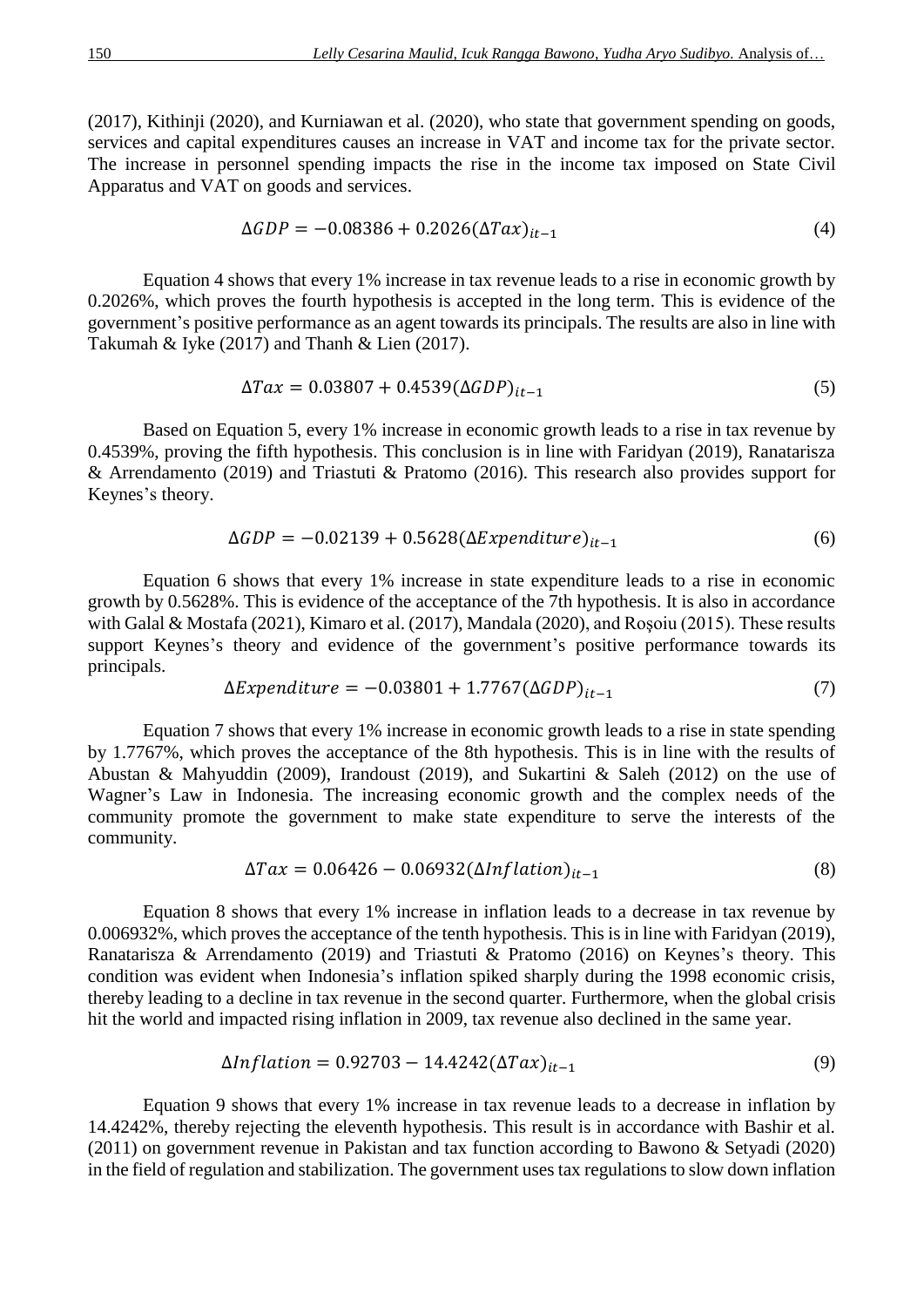and stabilize economic conditions. Inflation that is too high can be reduced by increasing tax rates, thereby decreasing the amount of money circulating in the community.

$$
\Delta Expenditure = 0.064509 - 0.27132(\Delta Inflation)_{it-1}
$$
 (10)

Equation 10 shows that every 1% increase in inflation leads to a decrease in state spending by 0.27132%, which proves the acceptance of the thirteenth hypothesis. The results align with Asahdi et al. (2015) and Salim (2019). According to Salim (2019), economic growth is mediated by the negative impact of inflation on capital expenditure.

$$
\Delta Inflation = 0.2377 - 3.68562(\Delta Expenditure)_{it-1}
$$
\n(11)

Based on equation 11, every 1% increase in state expenditure causes a decrease in inflation by 3.68562%. It can be interpreted that in the long term, state expenditure has a negative effect on inflation and insignificant; therefore, the fourteenth hypothesis was rejected. The results are in line with George-Anokwuru & Ekpenyong (2020) stating that, in the long-term, state spending has no impact on inflation in Nigeria. State spending is a government tool used for macro stability in addition to tax revenues. Indonesia's fluctuating and rising inflation has led to the government's focus on reducing it when the figure has touched 5% (Hermansyah et al. 2020). This causes government policies to be pursued to tackle inflation, including state spending.

$$
\Delta GDP = 0.05770 - 0.15270(\Delta Inflation)_{it-1}
$$
 (12)

Equation 12 shows that every 1% increase in inflation leads to a decrease in economic growth by 0.15270%. This proves that in the long-term, inflation has a negative effect on economic growth, therefore, the sixteenth hypothesis is accepted. The results are in line with Ahmmed et al. (2020), Islamiah (2015), Mandala (2020) and Sujianto & Azmi (2020). The decline in inflation impacts the affordable price of goods and services. This condition stimulates the public to spend their money, thereby increasing income in the private sector.

$$
\Delta Inflation = 0.37785 - 6.54851(\Delta PDB)_{it-1}
$$
 (13)

Equation 13 shows that for every 1% increase in economic growth, there is a decrease in inflation by 6.54851%. This means that in the long run, economic growth has a negative effect on inflation, which is insignificant, therefore, the seventeenth hypothesis is rejected. This is in accordance with Mehrara & Sujoudi (2015).

#### *Granger Causality*

The Granger causality test serves to determine the causal relationship simultaneously between endogenous variables. The lag length used is in accordance with the optimum lag, which equals 7 with a significance level of 5%. A probability value of less than 5% means that there is a causal relationship between variables, while when it is less than 5% it means that there is no causal relationship.

| <b>NULL HYPOTHESIS:</b>                       | <b>OBS</b> | <b>F-STATISTIC</b> | PROB.    |
|-----------------------------------------------|------------|--------------------|----------|
| GDP does not granger cause expenditure        | 181        | 11.3732            | $1.e-11$ |
| Expenditure does not granger cause GDP        |            | 1.58760            | 0.1423   |
| Inflate on does not granger cause expenditure | 181        | 3.21963            | 0.0032   |
| Expenditure does not granger cause inflation  |            | 1.82852            | 0.0849   |
| Tax does not granger cause expenditure        | 181        | 3.58331            | 0.0013   |
| Expenditure does not granger cause tax        |            | 2.37523            | 0.0244   |

*Table 2. Granger Causality Test Results*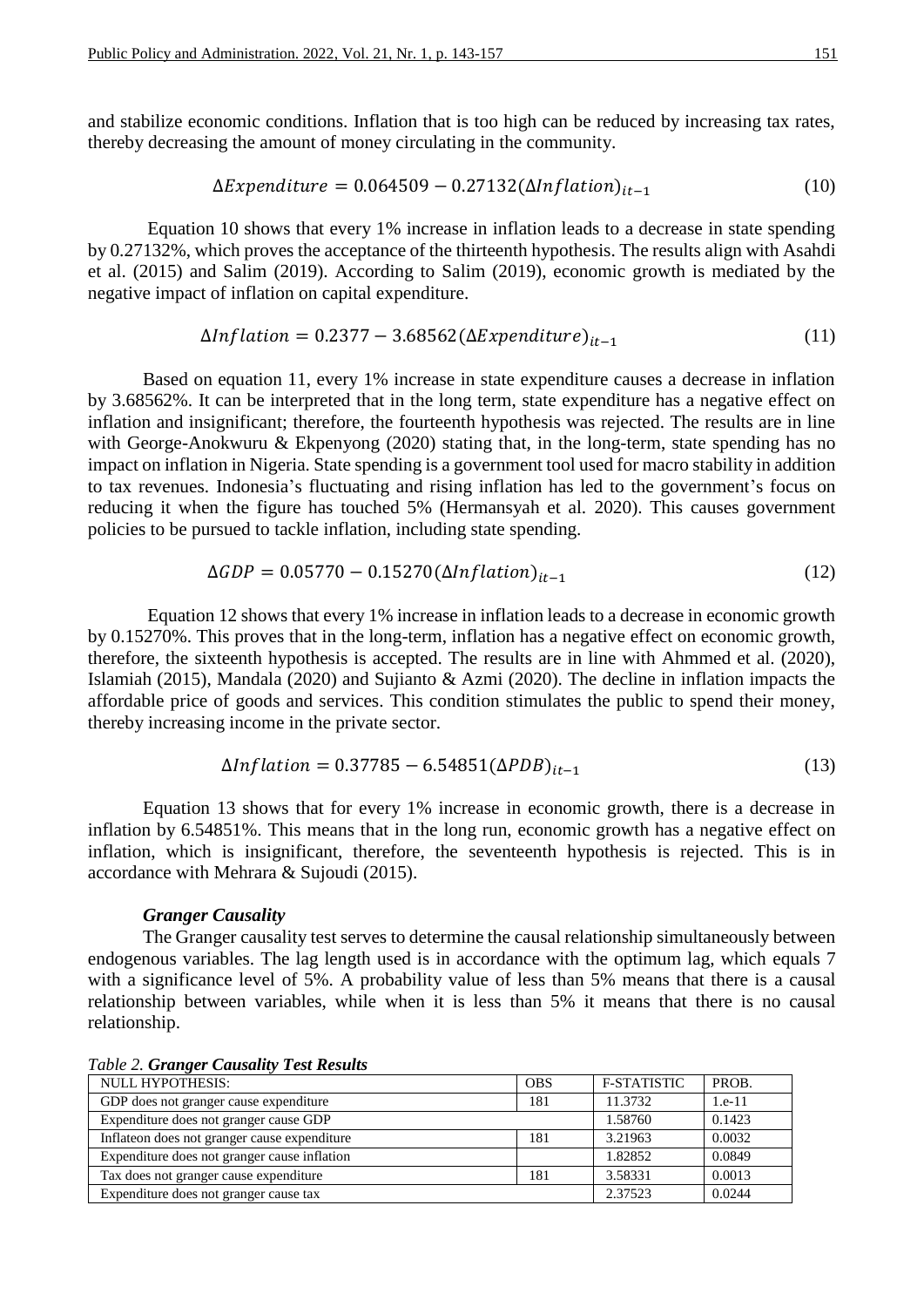| NULL HYPOTHESIS:                     |     | <b>F-STATISTIC</b> | PROB.    |
|--------------------------------------|-----|--------------------|----------|
| Inflation does not granger cause GDP |     | 1.08038            | 0.3782   |
| GDP does not granger cause inflation |     | 4.96326            | $4.e-05$ |
| Tax does not granger cause GDP       | 181 | 2.26367            | 0.0317   |
| GDP does not granger cause tax       |     | 3.75081            | 0.0008   |
| Tax does not granger cause inflation | 181 | 1.78832            | 0.0927   |
| Inflation does not granger cause tax |     | 2.40112            | 0.0229   |

*Source: Processed Research Data (2021).*

Table 2 shows that inflation affects state expenditure, therefore, the fifteenth hypothesis is rejected. However, the third hypothesis is accepted because there is a two-way relationship between tax revenue and state expenditure. There is a simultaneous one-way relationship that runs from economic growth to state spending; hence, the ninth hypothesis is rejected. The twelth hypothesis is also rejected because a simultaneous one-way relationship runs from inflation to tax revenue. Economic growth affects inflation, therefore, the eighteenth hypothesis is rejected. Meanwhile, the sixth hypothesis is accepted because there is a simultaneous causal relationship between tax revenue and economic growth.

The two-way causality between tax revenue and state expenditure is a support for the Fiscal Synchronization Theory initiated by Musgrave (1966). The government acts as a unit with interrelated functions; therefore, the policies it initiates in the field of tax revenue and state expenditure influence each other. These results are in accordance with Ewing & Payne (1998), Pantamee et al. (2020) and Thanh & Lien (2017).

The existence of a two-way causality between tax revenue and economic growth supports the theory that Romer (2014) and Keynes (1936) formulated. The results also support previous research conducted by Agunbiade & Idebi (2020), Chigbu et al. (2012) and Wullur et al., (2019). Tax revenue is the main source of state revenue; therefore, tax-related policies are crucial. The increase in tax revenue due to government policies in the field of taxation impacts increasing state revenue by the government to support national economic development. Furthermore, increased economic growth leads to a rise in people's income and taxes paid.

#### **Conclusions**

The effect and causality test results between the state expenditure, tax revenue, economic growth and inflation variables in Indonesia from 1973 -2019 show a causal relationship between state expenditure and tax revenue as well as tax revenue and economic growth. Meanwhile, state expenditure causes economic growth and not vice versa. This means the direction of the relationship between these three endogenous variables is positive, indicating that the government's efforts to carry out state expenditure successfully increase tax revenue. Conversely, an increase in tax revenue allows the government to make state expenditures, both in development and other activities, to improve people's economy, leading to increased economic growth. This indicates that the government must maintain the economic policy's strategy, especially during the COVID-19 pandemic, to restore the national economy.

Tests on the inflation variable of the other three endogenous show that inflation has a negative effect on tax revenue, state spending and economic growth. However, when inflation is treated as an exogenous variable, it is negatively affected by tax revenue instead of the other two. The Granger causality test also shows that inflation causes state expenditure and tax revenue, not vice versa. Testing the inflation variable with the economic growth indicates that inflation is caused by economic growth and does not apply the other way around. This means that it is a matter of concern for the government, hence, they need to suppress it by ensuring stable economic growth.

Indonesia and other developing countries must endeavor to recover their economies significantly affected by the pandemic. Therefore, it is necessary to pay attention to potential sectors suitable for the climate, such as the agricultural or animal husbandry sector. This research uses variables that have been examined previously through the use of accounting data published by the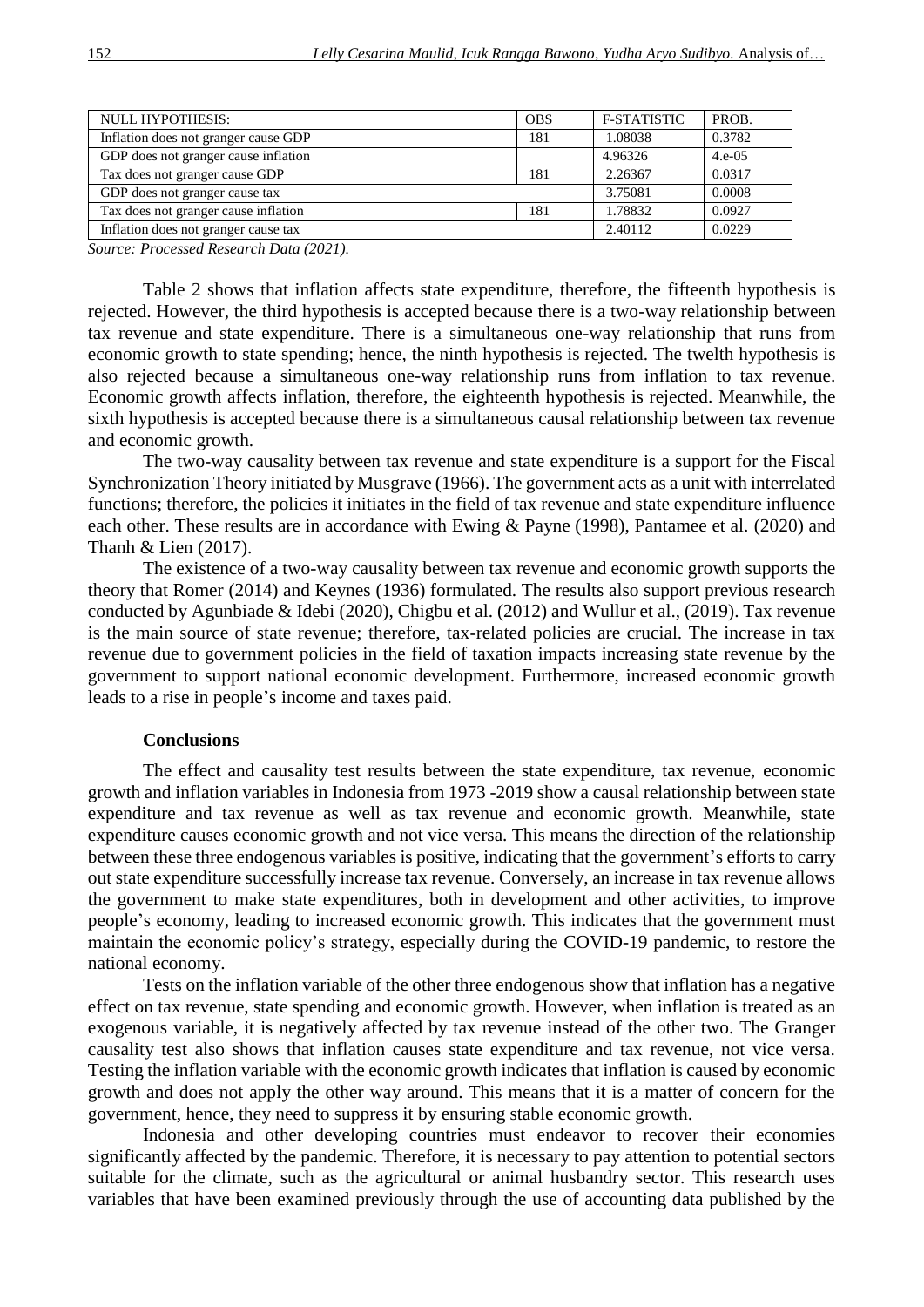Ministry of Finance, Bank Indonesia and the Central Statistics Agency. It is possible to conduct further research with different variables using state debt variables, which can be investigated for their influence and causality on economic growth, specifically during the pandemic.

This study has some limitations, including the CPI data from 1973 to 1989 that does not reflect the CPI for all provinces in Indonesia. This is also an opportunity for researchers to further examine the effect or causality between inflation variables, economic growth or other variables with the object of research being the district or province.

#### **Acknowledgements**

The authors would to thank Mr. Oman Rusmana, Mrs. Siti Maghfiroh, Mrs. Negina Kencono Putri, the editor and two anonymous reviewers.

#### **References**

- 1. Abdulrasheed, Balogun. 2017. "Causality between Government Expenditure and Government Revenue in Nigeria." *Asian Journal of Economics and Empirical Research* 4 (1): 91–98. https://doi.org/10.20448/journal.501.2017.42.91.98.
- 2. Abustan, Abustan, and Mahyuddin Mahyuddin. 2009. "Analisis Vector Auto Regressive (Var) Terhadap Korelasi Antara Belanja Publik Dan Pertumbuhan Ekonomi Di Sulawesi Selatan, Tahun 1985-2005." *Jurnal Ekonomi Pembangunan: Kajian Masalah Ekonomi Dan Pembangunan* 10 (1): 1. https://doi.org/10.23917/jep.v10i1.805.
- 3. Agunbiade, Olabode, and Alesanmi Abraham Idebi. 2020. "Tax Revenue and Economic Growth Nexus: Empirical Evidence From the Nigerian Economy." *European Journal of Economic and Financial Research* 4 (2): 18–41. https://doi.org/10.46827/ejefr.v4i2.832.
- 4. Ahmmed, Monir, Md. Nezum Uddin, Md. Rafiqul Islam Rafiq, and Mohammed Jashim Uddin. 2020. "Inflation and Economic Growth Link – Multi-Country Scenario." *International Journal of Economics and Financial Issues* 10 (4): 47–53. https://doi.org/10.32479/ijefi.9942.
- 5. Al-Abbadi, Hanan A.D, and Shatha Abdul Khaliq. 2017. "The Causal Relationship between Sales Tax Revenue and Economic Growth in Jordan Hanan." *International Research Journal of Applied Finance* VIII (3): 170–77.
- 6. AL-Mutairi, Abdullah, Sulaiman Al-Abduljader, and Kamal Naser. 2020. "Determinants of Inflation in Kuwait1." *The Journal of Developing Areas* 54 (3). https://doi.org/10.1353/jda.2020.0034.
- 7. Amuka, Joseph I., Miracle O. Ezeoke, and Fredrick O. Asogwa. 2016. "Government Spending Pattern and Macroeconomic Stability: A Vector Autoregressive Model." *International Journal of Economics and Financial Issues* 6 (4): 1930–36.
- 8. Asahdi, Abubakar Hamzah, and Said Musnadi. 2015. "Faktor-Faktor Yang Mempengaruhi Pengeluaran Pemerintah Indonesia." *Jurnal Imu Ekonomi* 3 (2): 65–73. http://prodipps.unsyiah.ac.id/Jurnalmie/images/Jurnal/2.vol1.no2/3.16.28.hismendi.pdf.
- 9. Astiyah, Suseno Siti. 2010. "Inflasi Suseno Siti Astiyah." *Bank Indonesia* 22 (22): 1–68.
- 10. Atmadja, Adwin S. 1999. "Inflasi Di Indonesia : Sumber-Sumber Penyebab Dan Pengendaliannya." *Jurnal Akuntansi Dan Keuangan* 1 (1): 54–67.
- 11. Babajide, Abiola Ayopo, Funso Abiodun Okunlola, Emeka Nwuba, and Adedoyin Isola Lawal. 2020. "Wagner Proposition in Nigeria: An Econometric Analysis." *Heliyon* 6 (8): e04680. https://doi.org/10.1016/j.heliyon.2020.e04680.
- 12. Barlas, Ahmad Walid. 2020. "The Impact of Government Expenditure on Economic Growth in Afghanistan." *Journal of Economics and Business* 3 (2). https://doi.org/10.31014/aior.1992.03.02.234.
- 13. Barro, Robert J. 2013. "Inflation and Economic Growth." *Annals of Economics and Finance* 14 (1): 121–44. https://doi.org/10.1086/259360.
- 14. Bashir, Mr Furrukh, Ms Kalsoom Yasin, Mr Usman Khursheed, Mr Jahanzeb Khan, and Mr Muhammad Junaid Qureshi. 2011. "Determinants of Inflation in Pakistan: An Econometric Analysis Using Johansen Co-Integration Approach." *Australian Journal of Business and Management Research* 1 (5): 71–82. http://ajbmr.com/articlepdf/ajbmrv01n0509.pdf.
- 15. Bawono, Icuk Rangga, and Erwin Setyadi. 2020. *Panduan Penggunaan Dan Pengelolaan Dana Desa*. Jakarta: Grasindo.
- 16. Chigbu, E.E, Akujuobi, Linus Eze, Appah, and Ebimobowei. 2012. "An Empirical Study on the Causality between Economic Growth and Taxation in Nigeria." *Current Research Journal of Economic Theory* 4 (2): 29–38.
- 17. Chowdhury, Girijasankar Mallik Anis. 2002. "Inflation, Government expenditure and Real Income in the Long-Run." *Journal of Economic Studies* 29 (3): 240–50. https://doi.org/http://dx.doi.org/10.1108/01443580210433606.
- 18. Dada, Matthew Abiodun. 2018. "Government Expenditure Growth and Inflation in Nigeria ; Any Evidence of Causality ?" 22 (6).
- 19. Delingga, Redza, and Taufiq Marwa. 2016. "Kausalitas Antara Penerimaan Daerah Dan Pertumbuhan Ekonomi Di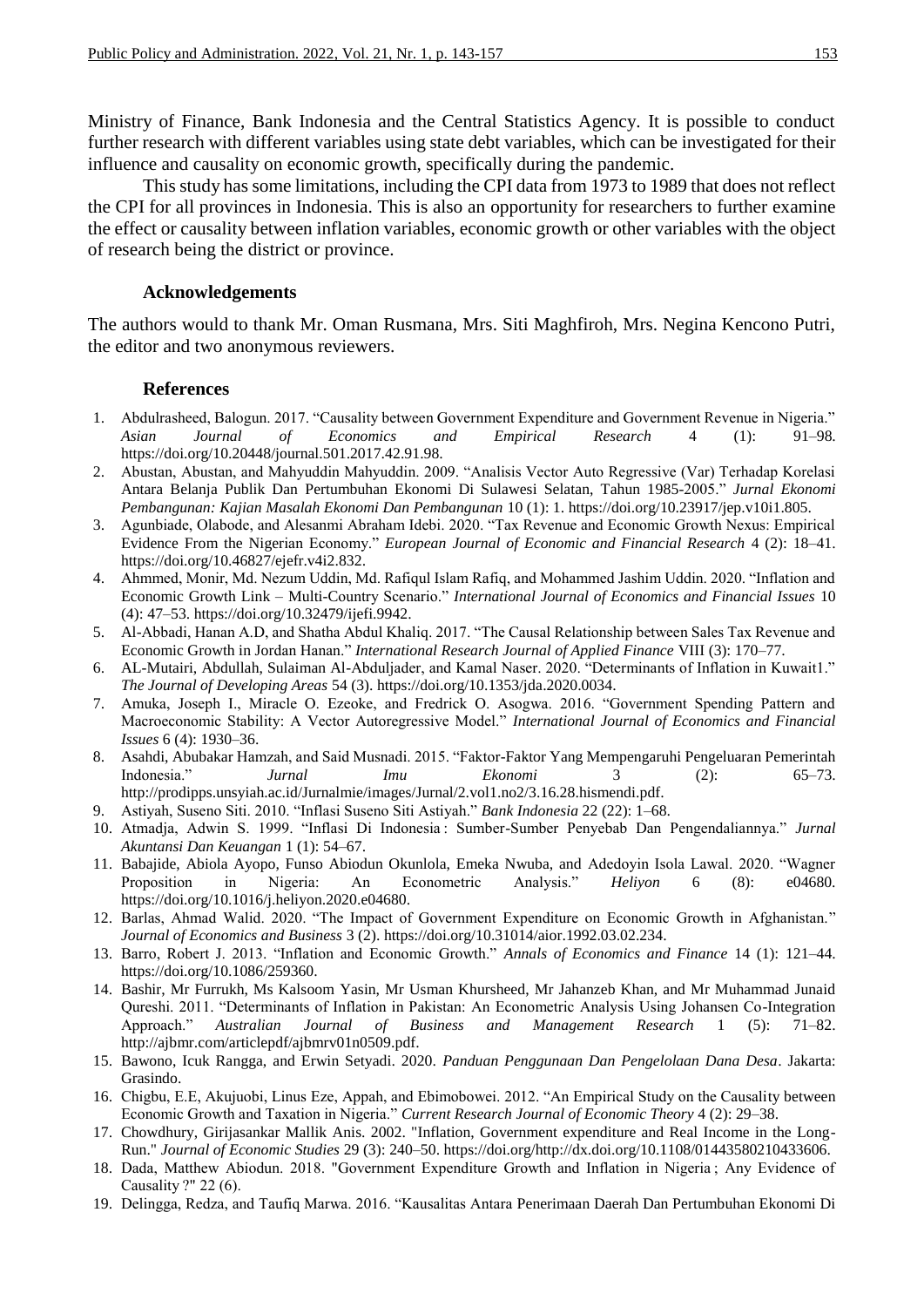Kota Lubuklinggau" 14 (25): 59–63.

- 20. Dinh, Doan Van. 2020. "Impulse Response of Inflation to Economic Growth Dynamics: VAR Model Analysis." *Journal of Asian Finance, Economics and Business* 7 (9): 219–28. https://doi.org/10.13106/JAFEB.2020.VOL7.NO9.219.
- 21. Ewing, Bradley, and James Payne. 1998. "Government Revenue-Expenditure Nexus: Evidence from Latin America." *Journal of Economic Development* 23 (2): 57–69.
- 22. Ezirim, Chinedu, Michael Muoghalu, and Uchenna Elike. 2008. "Inflation versus Public Expenditure Growth in the U.S.: An Empirical Investigation." *North American Journal of Finance and Banking Research* 2 (2): 26–40.
- 23. Faridyan, Kevin Fajrie. 2019. "Pengaruh Inflasi Dan Nilai Tukar Rupiah Terhadap Penerimaan Pajak Pertambahan Nilai Pada Periode 1982-2018." Universitas Brawijaya.
- 24. Galal, Mohammed, and Abdallah Mostafa. 2021. "The Causal Link Between Government Expenditure And Economic Growth In Egypt Over The Period From 1952," no. February. https://doi.org/10.31838/srp.2021.3.38.
- 25. George-Anokwuru, Chioma Chidinma, and Bosco Itoro Ekpenyong. 2020. "Government Expenditure and Inflation in Nigeria." *Journal of Economics and Management Sciences* 3 (2): p29. https://doi.org/10.30560/jems.v3n2p29.
- 26. Gunawan, Andri, and I Made Sukartha. 2016. "Pengaruh Persepsi Tax Amnesty , Pertumbuhan Ekonomi Dan Tranformasi Kelembagaan Direktorat Jendral Pajak Pada Penerimaan Pajak." *Issn: 2302-8556* 17 (E-Jurnal Akuntansi Universitas Udayana): 2036–60.
- 27. Gurdal, Temel, Mucahit Aydin, and Veysel Inal. 2020. *The Relationship between Tax Revenue, Government Expenditure, and Economic Growth in G7 Countries: New Evidence from Time and Frequency Domain Approaches*. *Economic Change and Restructuring*. Springer US. https://doi.org/10.1007/s10644-020-09280-x.
- 28. Handayani, Novia Nur. 2019. "Analisis Variabel Yang Mempengaruhi Tingkat Inflasi Di Indonesia Periode 1999- 2018." *Skripsi*.
- 29. Haryati, Deni Sri, Nuzulia Intan Maulida, Ika Oktafianingsih, and Septi Diana Sari. 2014. "Analisis Inflasi Pra Dan Pasca Krisis Moneter Dalam Perekonomian Indonesia." *Economics Development Analysis Journal* 3 (2): 393–401. https://doi.org/10.15294/edaj.v3i2.3848.
- 30. Hermansyah, Deni Kamaludin Yusup, Mila Badriyah, Dedi Suyandi, and Asep Asryad. 2020. "Pengendalian Inflasi, Moneter, Dan Fiskal Dalam Perspektif Ekonomi Makro Islam." *Ekonomica Sharia: Jurnal Pemikiran Dan Pengembangan Perbankan Syariah* 6 (2): 1–10. https://doi.org/10.36908/esha.v6i2.209.
- 31. Irandoust, Manuchehr. 2019. "Wagner on Government Spending and National Income: A New Look at an Old Relationship." *Journal of Policy Modeling* 41 (4): 636–46. https://doi.org/10.1016/j.jpolmod.2019.02.003.
- 32. Islamiah, Nurhidayati. 2015. "Analisis Pengaruh Belanja Pembangunan/Modal Dan Tingkat Inflasi Terhadap Pertumbuhan Ekonomi Dan Penerimaan Pajak Di Indonesia." *Jurnal Economix* 3 (1): 46–57.
- 33. Isroah. 2013. *Perpajakan*. *Fakultas Ekonomi Universitas Negeri Yogyakarta*. Yogyakarta: Fakultas Ekonomi Universitas Negeri Yogyakarta.
- 34. Kementerian Keuangan Republik Indonesia. 1998. "Nota Keuangan Dan Rancangan Anggaran Pendapatan Dan Belanja Negara 1998/1999." Jakarta.
- 35. ———. 2001. "Nota Keuangan Dan Undang-Undang Republik Indonesia Nomor 19 Tahun 2001 Tentang Anggaran Pendapatan Dan Belanja Negara Tahun Anggaran 2002." Jakarta.
- 36. ———. 2009. "Nota Keuangan Dan Anggaran Pendapatan Dan Belanja Negara Tahun Anggaran 2010." Jakarta.
- 37. Kennedy, Posma Sariguna Johnson. 2018. "Modul Ekonomi Makro." *Universitas Kristen Indonesia*, 1–28.
- 38. Kimaro, Edmund Lawrence, Choong Chee Keong, and Lau Lin Sea. 2017. "Government Expenditure, Efficiency and Economic Growth: A Panel Analysis of Sub Saharan African Low Income Countries." *African Journal of Economic Review* 5 (2): 34–54.
- 39. Kithinji, Angela Mucece. 2020. "The Nexus Between Government Expenditure and Taxation." *International Journal of Research Publications* 43 (1): 1–16. https://doi.org/100431122019878.
- 40. Kurniawan, Tria Sandi, Dyah Wulan Sari, and Dyah Reni Irmawati. 2020. "Analisis Pengaruh Realisasi Belanja Pemerintah Terhadap Penerimaan Pajak Di Indonesia." *Indonesian Treasury Review: Jurnal Perbendaharaan, Keuangan Negara Dan Kebijakan Publik* 5 (3): 171–81. https://doi.org/10.33105/itrev.v5i3.212.
- 41. Magazzino, Cosimo. 2011. "The Nexus Between Public Expenditure and Inflation in The Mediterranean Countries." *Munich Personal RePEc Archive*. http://mpra.ub.uni-muenchen.de/28493/.
- 42. Maknun, Mappaujung. 1995. "Hubungan Kausalitas Antara Inflasi Dan Pertumbuhan Ekonomi Di Beberapa Negara Asean." *Hubungan Kausalitas Antara Inflasi Dan Pertumbuhan Ekonomi Di Beberapa Negara ASEAN* 10 (1): 67– 80. https://doi.org/10.22146/jieb.39927.
- 43. Mandala, Ratu Ahdini Magfuroh. 2020. "Inflation, Government Expenditure and Economic Growth in Indonesia." *Jambura Equilibrium Journal* 2 (2): 109–18.
- 44. Marseno, Bintang, and Erly Mulyani. 2020. "Pengaruh Pertumbuhan Ekonomi, Pendapatan Asli Daerah (PAD), Jumlah Penduduk Dan Luas Wilayah Terhadap Belanja Modal Pemerintah Daerah" 2 (4): 3452–67.
- 45. Maski, Berto Muharman; Gozali. 2012. "Analisis Dinamis Pengaruh Instrumen Fiskal Terhadap PDB Dan Inflasi Di Indonesia." *Jurnal Ilmiah Mahasiswa FEB*, no. Vol 1, No 2: Semester Genap 2012/2013.
- 46. Maulia, Eva, Miftahuddin, and Hizir Sofyan. 2018. "Tax Revenue and Inflation Rate Predictions in Banda Aceh Using Vector Error Correction Model (VECM)." *IOP Conference Series: Materials Science and Engineering* 352 (1). https://doi.org/10.1088/1757-899X/352/1/012056.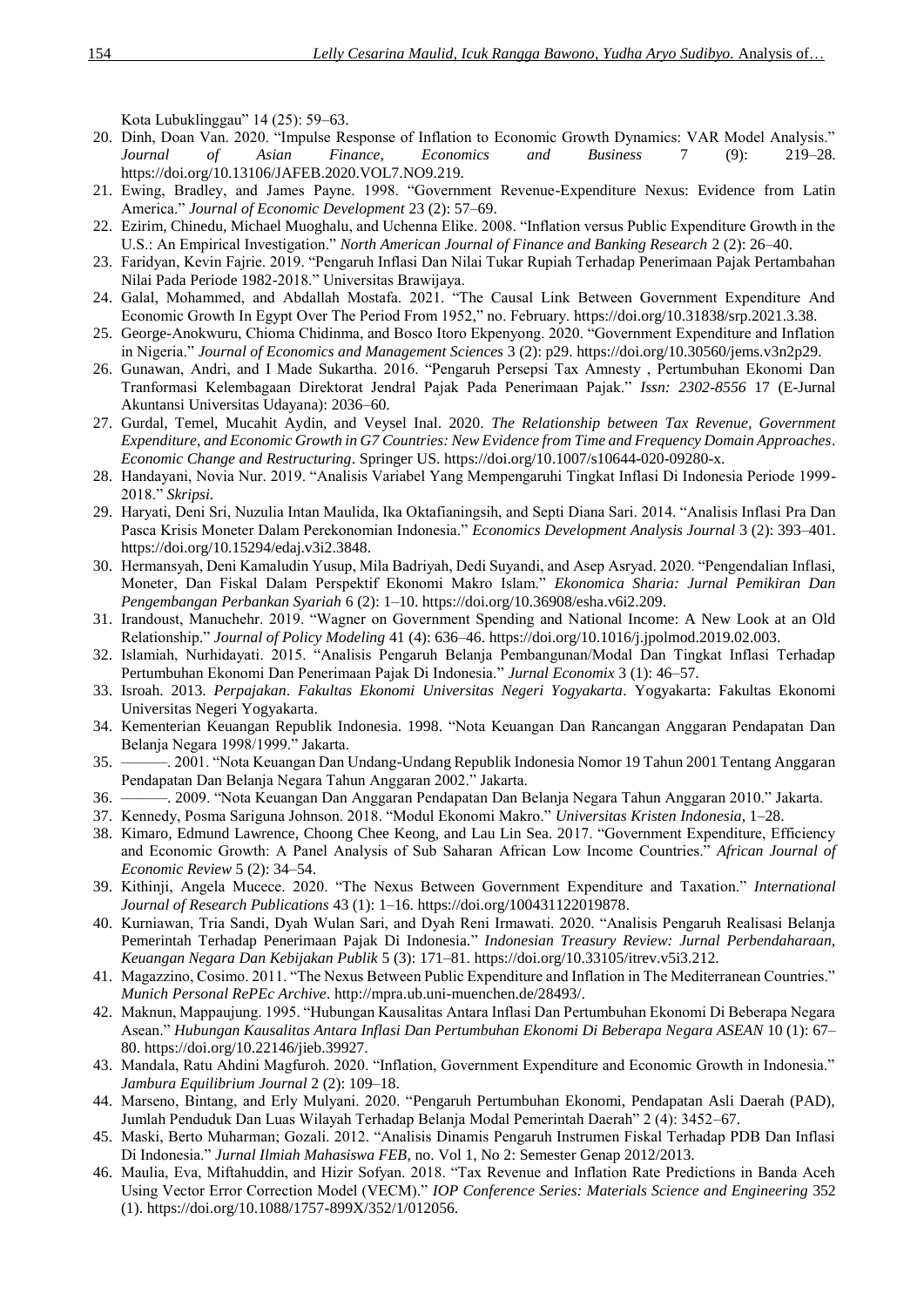- 47. Maulid, Lelly Cesarina, Icuk Rangga Bawono, and Yudha Aryo Sudibyo. 2021. "The Effect of Government Expenditure on Economic Growth in Indonesia." *Ekuilibrium : Jurnal Ilmiah Bidang Ilmu Ekonomi* 16 (1): 24–38.
- 48. Mehrara, Mohsen, and Ahmad Sujoudi. 2015. "The Relationship between Money, Government Spending and Inflation in the Iranian Economy." *International Letters of Social and Humanistic Sciences* 51: 89–94. https://doi.org/10.18052/www.scipress.com/ilshs.51.89.
- 49. Muttaqin, Faisal, and Rizal Edy Halim. 2020. "The Effect of Economic Growth and Inflation on Tax Revenue: Analysis on Areas with Dominant Economic Activities in Agriculture, Plantation, and Fisheries Sectors" 135 (Aicmbs 2019): 27–33. https://doi.org/10.2991/aebmr.k.200410.005.
- 50. Ndubuisi, Chinedu Jonathan, Onyekachi Louis Ezeokwelume, and Ruth Onyinyechi Maduka. 2020. "Tax Revenue, Tax Reform and Government Expenditure: The Case of Nigerian Economy (1994 – 2017)." *Asian Journal of Economics, Business and Accounting* 18 (3): 1–12. https://doi.org/10.9734/ajeba/2020/v18i330283.
- 51. Nurzen, Miardi. 2016. "Pengaruh Pertumbuhan Ekonomi, Pendapatan Asli Daerah Dan Dana Alokasi Umum Terhadap Belanja Modal Di Kota Tomohon." *Jurnal Berkala Ilmiah Efisiensi* 16 (3).
- 52. Opriyanti, Reni. 2017. "Analisis Efektivitas Kebijakan Moneter Dan Kebijakan Fiskal Dalam Mengatasi Inflasi Di Indonesia." *Media Trend* 12 (2): 184. https://doi.org/10.21107/mediatrend.v12i2.2942.
- 53. Palley, Thomas. 2017. "The General Theory at 80: Reflections on the History and Enduring Relevance of Keynes' Economics." *Investigacion Economica* 76 (301): 87–101. https://doi.org/10.1016/j.inveco.2017.12.003.
- 54. Pantamee, Abdurrahman, Abdulnasir Yola, and Abdulsalam Mas'ud. 2020. "The Nexus between Tax Revenue and Government Expenditure in Nigeria; Evidence from Toda -Yamamoto Causality Test." *International Journal of Innovation, Creativity and Change* 11 (1): 458–72.
- 55. Ranatarisza, Mirza Maulinarhadi, and Mirza Yuni Arrendamento. 2019. "Does Inflation Affect on Tax Receipts of Article 21 Income Tax With Unemployment as an Intervening Variable?" *Advances in Economics, Business and Management Research* 1 (154): 204–9. https://doi.org/https://dx.doi.org/10.2991/aebmr.k.201116.041.
- 56. Ranjan Mohanty, Asit, and Bibhuti Ranjan Mishra. 2017. "Cointegration between Government Expenditure and Revenue: Evidence from India." *Advances in Economics and Business* 5 (1): 33–40. https://doi.org/10.13189/aeb.2017.050105.
- 57. Romer, Christina D, and David H Romer. 2014. "American Economic Association The Macroeconomic Effects of Tax Changes : Estimates Based on a New Measure of Fiscal Shocks The Macroeconomic Effects of Tax Changes : Estimates Based on a New Measure of Fiscal Shocks" 100 (3): 763–801.
- 58. Roşoiu, Iulia. 2015. "The Impact of the Government Revenues and Expenditures on the Economic Growth." *Procedia Economics and Finance* 32 (15): 526–33. https://doi.org/10.1016/s2212-5671(15)01428-8.
- 59. Sahed, Abdelkader, Mohammed Mékidiche, and Hacen Kahoui. 2020. "The Relationship between Government Expenditures and Revenues in Algeria During the Period (1990-2019): Granger Causality Approach." *European Journal of Business and Management Research* 5 (5): 1–5. https://doi.org/10.24018/ejbmr.2020.5.5.583.
- 60. Salim, Agus. 2019. "Pengaruh Pendapatan Asli Daerah, Dana Perimbangan Dan Inflasi Terhadap Belanja Modal Dengan Pertumbuhan Ekonomi Sebagai Variabel Intervening (Studi Pada Kota Dan Kabupaten Di Provinsi Banten Untuk Periode Tahun 2015-2018)." *Jurnal Riset Akuntansi Tirtayasa* 04 (02): 164–79.
- 61. Solikin, Akhmad. 2018. "Pengeluaran Pemerintah Dan Perkembangan Perekonomian (Hukum Wagner) Di Negara Sedang Berkembang: Tinjauan Sistematis." *Info Artha* 2 (1): 65–89. https://doi.org/10.31092/jia.v2i1.237.
- 62. Sriyalatha, M. A. K., and Hiroshi Torii. 2019. "Impact of Fiscal Policy on Economic Growth: A Comparison between Singapore and Sri Lanka." *Kelaniya Journal of Management* 8 (1): 37. https://doi.org/10.4038/kjm.v8i1.7559.
- 63. Starr, Harvey, Francis w Hoole, Jeffrey A Hart, and John R Freeman. 1984. "The Relationship between Defense Spending and Inflation." *Journal of Conflict Resolution* 28 (1): 103–20.
- 64. Sudibyo, Yudha Aryo, and Icuk Rangga Bawono. 2016. "Determinants of Effective Tax Rates in Indonesia." *Journal of Accounting Research* 19 (1): 51–64.
- 65. Sujianto, Agus Eko, and Muhammad Fajar Ulil Azmi. 2020. "Associative Study on Government Spending, Inflation, Trade Balance, and Gross Domestic Product." *Ekuilibrium : Jurnal Ilmiah Bidang Ilmu Ekonomi* 15 (1): 27. https://doi.org/10.24269/ekuilibrium.v15i1.2363.
- 66. Sukartini, Ni Made, and Samsubar Saleh. 2012. "Pengujian Hukum Wagner Dalam Perekonomian Indonesia Kajian Pengeluaran Pemerintah Pusat Dan Pemerintah Provinsi." *Bisnis Dan Ekonomi (JBE)* 19 (1): 1–24.
- 67. Surjaningsih, Ndari, G. A. Diah Utari, and Budi Trisnanto. 2012. "Dampak Kebijakan Fiskal Terhadap Output Dan Inflasi." *Buletin Ekonomi Moneter Dan Perbankan* 14 (4): 389–420. https://doi.org/10.21098/bemp.v14i4.365.
- 68. Syaiful Maqrobi. 2011. "Kausalitas Tingkat Inflasi Dan Pertumbuhan Ekonomi Di Indonesia Periode 1998.1 2010.4." https://lib.unnes.ac.id/5793/.
- 69. Takumah, Wisdom, and Bernard Njindan Iyke. 2017. "The Links between Economic Growth and Tax Revenue in Ghana: An Empirical Investigation." *International Journal of Sustainable Economy* 9 (1): 34–55. https://doi.org/10.1504/IJSE.2017.080856.
- 70. Tanzi, Vito. 1977. "Inflation, Lags in Collection, and the Real Value of Tax Revenue." *IMF Staff Papers* 24 (1): 154–67.
- 71. Tenny, Lester Zomatic. 2021. "An Error Correction Model on the Impact of Government Expenditure on Economic Growth in Liberia from 1970 to 2020 : Keynesian Economics Visited" 10 (1): 21–26.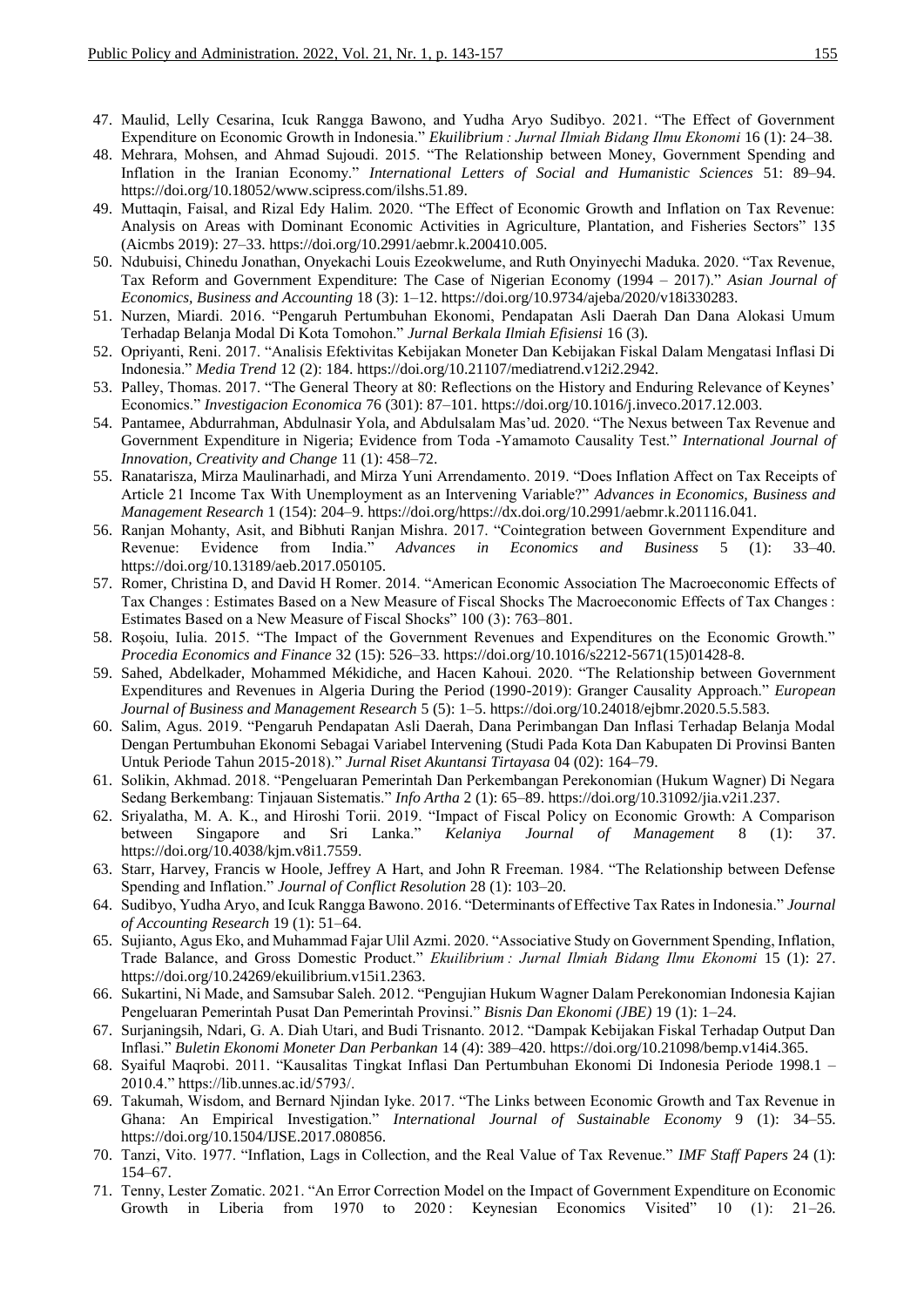https://doi.org/10.11648/j.ijber.20211001.13.

- 72. Thanh, Su Dinh, and Nguyen Phuong Lien. 2017. "Tax Revenue, Expenditure, and Economic Growth: An Analysis of Long-Run Relationships." *Journal of Economic Development* 24 (3): 04–26. https://doi.org/10.24311/jed/2017.24.3.02.
- 73. The World Bank. 2021. "The World Bank in Indonesia." World Bank Group. 2021. https://www.worldbank.org/en/country/indonesia/overview#1.
- 74. Triastuti, Dian, and Dudi Pratomo. 2016. "Pengaruh Pertumbuhan Ekonomi, Belanja Pembangunan/Modal Dan Tingkat Inflasi Terhadap Penerimaan Pajak Daerah (Studi Pada Pemerintah Daerah Kota Bandung Periode 2007- 2014)" 3 (1): 320–30.
- 75. Wang, Shufeng, and Junwei Han. 2018. "Research on the Interference Trend of National Taxation with Price and Inflation." *Open Journal of Social Sciences* 06 (03): 156–67. https://doi.org/10.4236/jss.2018.63011.
- 76. Wijayanti, Amalia. 2015. "Analisis Penerimaan Pajak Indonesia :" *Universitas Diponegoro Semarang*, 1–66.
- 77. Wijayanti, Wahyu Kartika, and N. Y. Agus Budi. 2010. "Faktor-Faktor Yang Mempengaruhi Total Penerimaan Pajak Negara Dan Efektivitas Peraturan Perpajakan." *Media Ekonomi* 18 (1): 27–40.
- 78. Wullur, Reizard O, Rosalina A.M Koleangan, and Audie O Niode. 2019. "Analisis Kausalitas Pendapatan Asli Daerah Dan Pertumbuhan Ekonomi Di Provinsi Sulawesi Utara Tahun 2001-2017." *Jurnal Berkala Ilmiah Efisiensi* 19 (03): 45–55.

## Lelly Cesarina Maulid, Icuk Rangga Bawono, Yudha Aryo Sudibyo

# **Indonezijos mokesčių pajamų, valstybinių išlaidų, inflacijos, ekonominio augimo analizė tarp 1973 m. ir 2019 m.**

## *Anotacija*

Šio tyrimo tikslas - išanalizuoti priežastinį ryšį tarp mokestinių pajamų, valstybės išlaidų, infliacijos ir ekonomikos augimo Indonezijoje 1973-2019 m. laikotarpiu, kuriuos būtų galima panaudoti kuriant ateities Indonezijos viziją. Indonezija yra vertingas tyrimo objektas, nes jos ekonomika įspūdingai augo ir sugebėjo pakilti po Azijos ekonomikos krizės. Straipsnyje yra pateikiama trumpa tiriamuoju laikotarpiu vykdytos politikos apžvalga, kad būtų galima susipažinti su vyriausybės vykdoma politika. Siekiant atlikti išsamią analizę, buvo taikomi kiekybiniai metodai vektoriaus klaidų korekcijos modelis ir Grangerio priežastingumo testas. Rezultatai parodė teigiamą ilgalaikį dvipusį priežastinį ryšį tarp mokestinių pajamų ir valstybės išlaidų, taip pat mokestinių pajamų ir ekonomikos augimo. Tai rodo, kad Vyriausybės pastangos įgyvendinti valstybės išlaidas leido sėkmingai padidinti mokestines pajamas. Ir atvirkščiai, mokestinių pajamų padidėjimas leidžia vyriausybei daryti valstybės išlaidas - tiek plėtrai, tiek kitoms veikloms - ir taip gerinti žmonių ekonomiką, o tai lemia didesnį ekonomikos augimą. COVID-19 pandemijos metu vyriausybė turi laikytis ekonominės politikos strategijos, kad atkurtų šalies ekonomiką, apsvarstydama galimus sektorius, kurie yra tinkami klimato sąlygomis, pavyzdžiui, žemės ūkio ar gyvulininkystės sektorius. Infliacijos testų rezultatai rodo, kad šį kintamąjį lemia ekonomikos augimas, o ne atvirkščiai, tačiau šis kintamasis daro neigiamą poveikį mokestinėms pajamoms, valstybės išlaidoms ir ekonomikos augimui, todėl jį reikia slopinti, kad būtų užtikrintas stabilus ekonomikos augimas.

*Lelly Cesarina Maulid*, Student, Faculty of Economics and Business, Jenderal Soedirman University E-mail: lealfarucan@gmail.com

*Icuk Rangga Bawono*, senior lecturer, Faculty of Economics and Business, Jenderal Soedirman University

E-mail: [cukycutes@yahoo.com](mailto:cukycutes@yahoo.com)

*Yudha Aryo Sudibyo*, senior lecturer, Faculty of Economics and Business, Jenderal Soedirman University E-mail: [yudha.aryo@gmail.com](mailto:yudha.aryo@gmail.com)